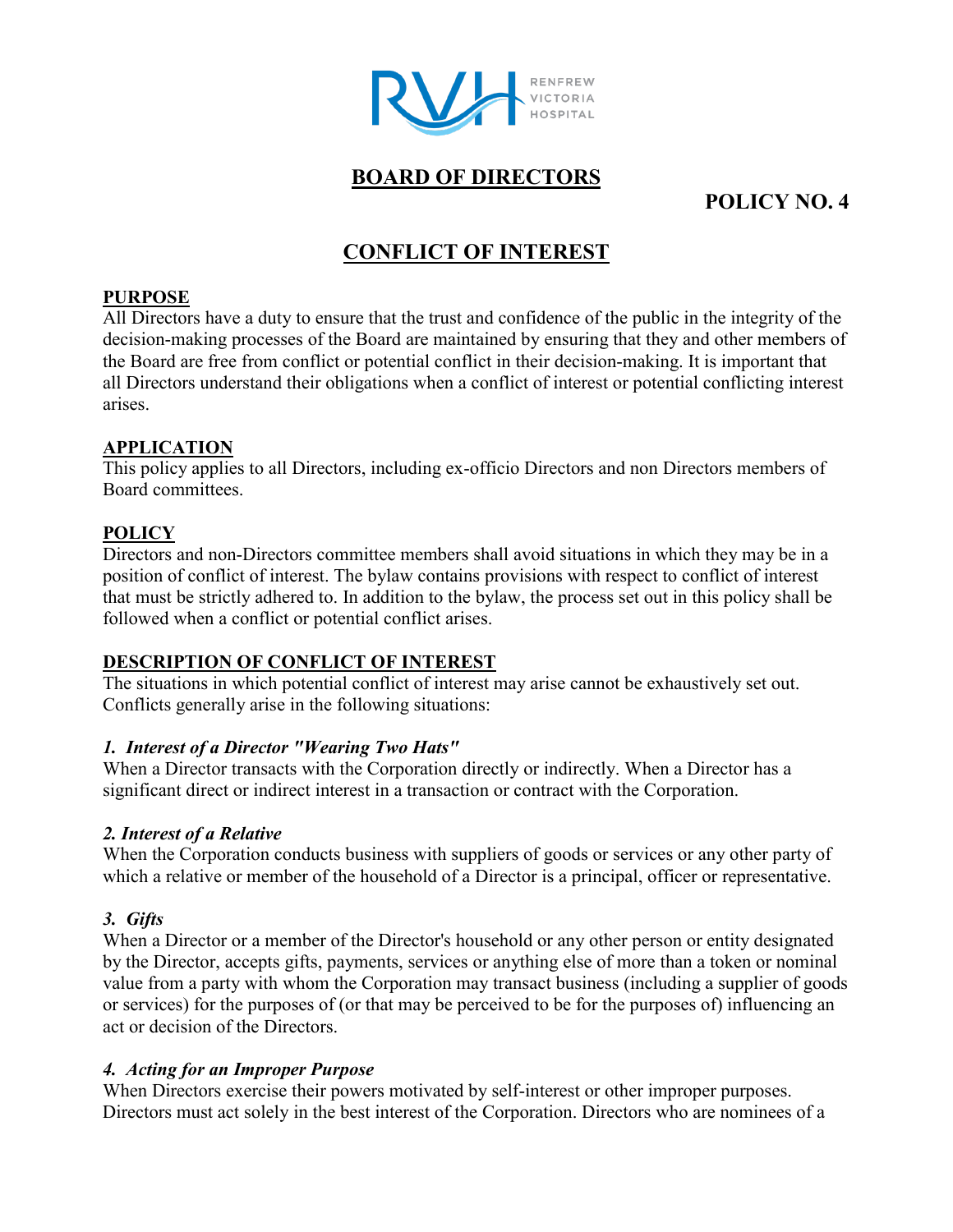

particular group must act in the best interest of the Corporation even if this conflicts with the interests of the nominating party.

### *5. Appropriation of Corporate Opportunity*

When a Director diverts to his or her own use an opportunity or advantage that belongs to the Corporation.

### *6. Duty to Disclose Information of Value to the Corporation*

When Directors fail to disclose information that is relevant to a vital aspect of the Corporation's affairs.

#### **PROCESS FOR RESOLUTION OF CONFLICTS & ADDRESSING BREACHES OF DUTY** *Disclosure of Conflicts*

A Director who is in a position of conflict or potential conflict shall immediately disclose such conflict to the Directors by notification to the Chair or any Vice Chair of the Board. The disclosure shall be sufficient to disclose the nature and extent of the Director's interest. Disclosure shall be made at the earliest possible time and prior to any discussion and vote on the matter.

### *Abstain from Discussions*

The Director shall comply with the requirements of the Bylaw. It is acknowledged that not all conflicts or potential conflicts may be satisfactorily resolved by strict compliance with the bylaw. There may be cases where the perception of a conflict of interest or breach of duty may be harmful to the corporation notwithstanding that there has been compliance with the bylaw.

A Director may be referred to the process outlined below in any of the following circumstances:

### *1. Circumstances for Referral*

Where any Director believes that that Director or another Director:

- a) has breached his or her duties to the Corporation;
- b) is in a position where there is a potential breach of duty to the Corporation;
- c) is in a situation of actual or potential conflict of interest; or,
- d) has behaved or is likely to behave in a manner that is not consistent with the highest standards of public trust and integrity and such behaviour may have an adverse impact on the Corporation.

### *2. Process for Resolution*

The matter shall be referred to the following process:

- a) Refer matter to Chair or where the issue may involve the Chair, to any Vice Chair, with notice to the CEO.
- b) Chair (or Vice-Chair as the case may be) may either (i) attempt to resolve the matter informally, or (ii) refer the matter to an ad hoc sub-committee of the Board established by the Chair which sub-committee shall report to the Board.